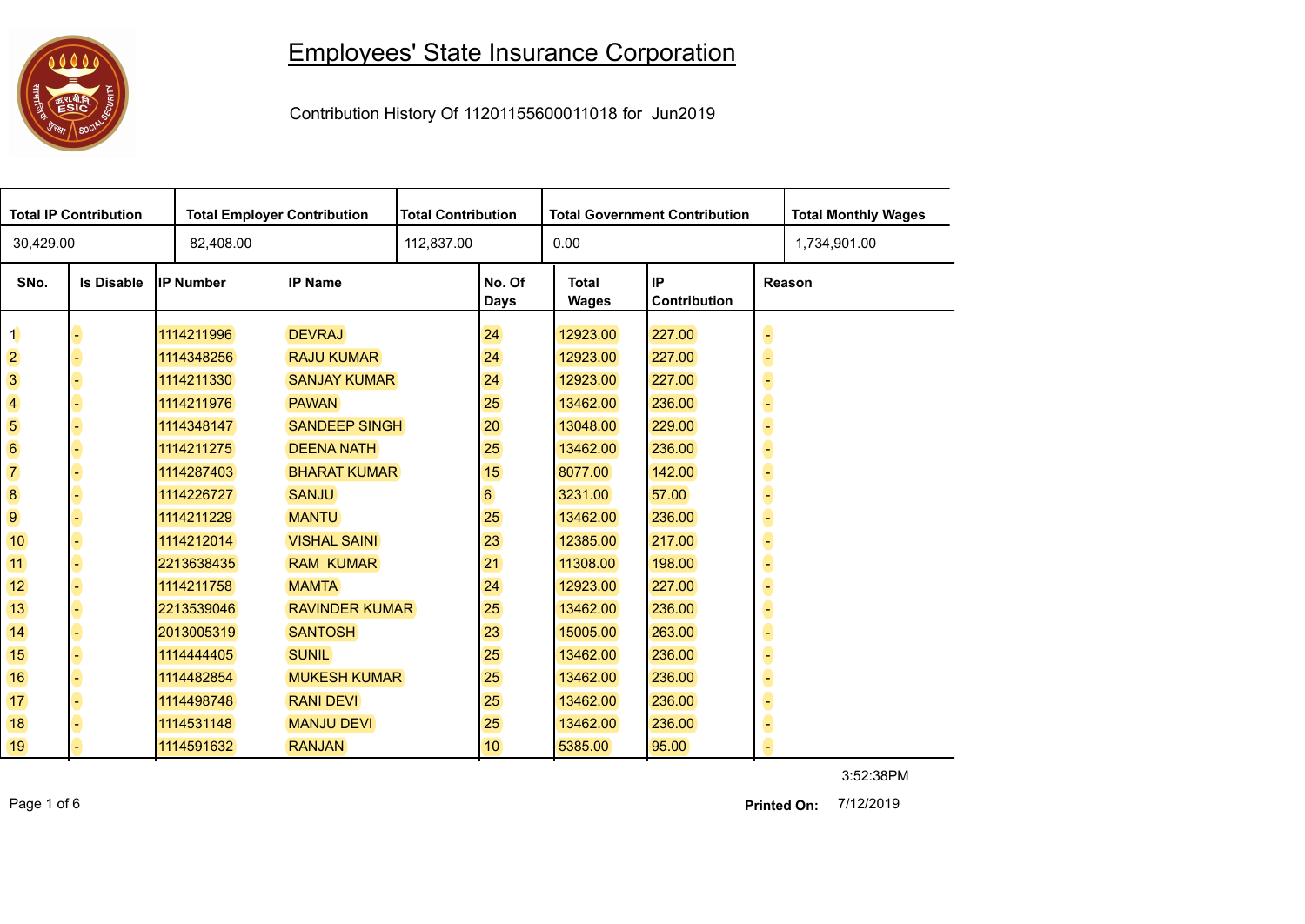| SNo. | <b>Is Disable</b> | <b>IP Number</b> | <b>IP Name</b>             | No. Of<br><b>Days</b> | <b>Total</b><br><b>Wages</b> | IP<br><b>Contribution</b> | <b>Reason</b> |
|------|-------------------|------------------|----------------------------|-----------------------|------------------------------|---------------------------|---------------|
| 20   |                   | 1114591633       | <b>RAJA RAM</b>            | 25                    | 13462.00                     | 236.00                    |               |
| 21   |                   | 1114710533       | <b>SHIV NARAYAN</b>        | 25                    | 13462.00                     | 236.00                    |               |
| 22   |                   | 1114732017       | <b>AVINASH KUMAR</b>       | 23                    | 12654.00                     | 222.00                    |               |
| 23   |                   | 1114732018       | <b>ASHA DAS</b>            | 22                    | 11846.00                     | 208.00                    |               |
| 24   |                   | 1114755817       | <b>SUDHA DEVI</b>          | 25                    | 13462.00                     | 236.00                    |               |
| 25   |                   | 1114827115       | <b>RAVINDRA</b>            | 24                    | 12923.00                     | 227.00                    |               |
| 26   |                   | 1114897129       | <b>SHRVAN KUMAR MANDAL</b> | 25                    | 13462.00                     | 236.00                    |               |
| 27   |                   | 1114929226       | <b>SACHIN KUMAR</b>        | 16                    | 8615.00                      | 151.00                    |               |
| 28   |                   | 1114929236       | <b>SAVITRI</b>             | 24                    | 12923.00                     | 227.00                    |               |
| 29   |                   | 1114929247       | <b>SONU KUMAR</b>          | 24                    | 12923.00                     | 227.00                    |               |
| 30   |                   | 1114929250       | <b>UTTAM SINGH</b>         | 16                    | 8615.00                      | 151.00                    |               |
| 31   |                   | 1115050846       | <b>ARUN KUMAR</b>          | 24                    | 12923.00                     | 227.00                    |               |
| 32   |                   | 1115093056       | <b>PAVNESH KUMAR</b>       | 25                    | 13462.00                     | 236.00                    |               |
| 33   |                   | 1115093044       | <b>CHINTOO MANDAL</b>      | 15                    | 8077.00                      | 142.00                    |               |
| 34   |                   | 1115093049       | <b>SUBHASH CHANDRA</b>     | 25                    | 13462.00                     | 236.00                    |               |
| 35   |                   | 1115112932       | <b>DILIP KUMAR</b>         | 23                    | 12385.00                     | 217.00                    |               |
| 36   |                   | 1114382611       | <b>NARENDRA SINGH</b>      | 24                    | 12923.00                     | 227.00                    |               |
| 37   |                   | 1115201020       | <b>ARUN YADAV</b>          | 25                    | 13462.00                     | 236.00                    |               |
| 38   |                   | 1115201046       | <b>ANITA</b>               | 25                    | 13462.00                     | 236.00                    |               |
| 39   |                   | 1115219688       | <b>MANISH KUMAR</b>        | 25                    | 13462.00                     | 236.00                    |               |
| 40   |                   | 1115219682       | <b>KAPIL</b>               | 25                    | 13462.00                     | 236.00                    |               |
| 41   |                   | 2016548238       | <b>KHUSHBOO</b>            | 25                    | 13462.00                     | 236.00                    |               |
| 42   |                   | 1115256045       | <b>PYARE LAL</b>           | 25                    | 13462.00                     | 236.00                    |               |
| 43   |                   | 1115270867       | <b>PREMNARAYAN</b>         | 24                    | 12923.00                     | 227.00                    |               |
| 44   |                   | 1115270871       | <b>UMESH KUMAR SINGH</b>   | 16                    | 8615.00                      | 151.00                    |               |
| 45   |                   | 1115270875       | <b>CHANDNI</b>             | 25                    | 13462.00                     | 236.00                    |               |
| 46   |                   | 1115270881       | <b>SURAJ KUMAR</b>         | 23                    | 12385.00                     | 217.00                    |               |
| 47   |                   | 1115313287       | <b>SANDEEP SINGH</b>       | 10 <sup>°</sup>       | 5385.00                      | 95.00                     |               |
| 48   |                   | 2013713287       | <b>SARVINDER</b>           | 25                    | 13462.00                     | 236.00                    |               |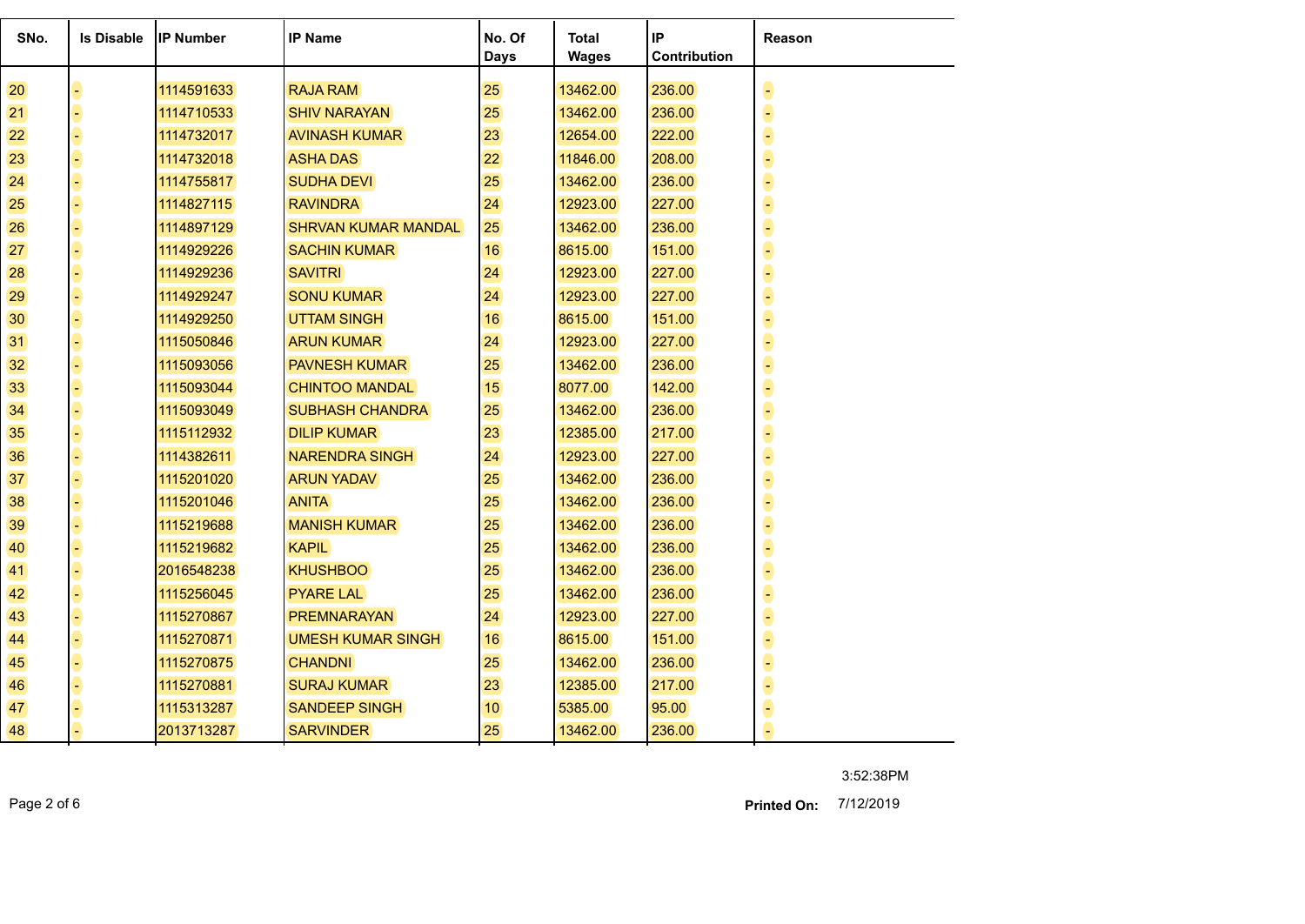| SNo. | <b>Is Disable</b> | <b>IP Number</b> | <b>IP Name</b>                       | No. Of<br><b>Days</b> | <b>Total</b><br><b>Wages</b> | IP<br>Contribution | Reason |
|------|-------------------|------------------|--------------------------------------|-----------------------|------------------------------|--------------------|--------|
| 49   |                   | 1014040234       | <b>BABITA</b>                        | 24                    | 12923.00                     | 227.00             |        |
| 50   |                   | 1115352947       | <b>NUSRAT PARVIN</b>                 | 24                    | 12923.00                     | 227.00             |        |
| 51   |                   | 1114806728       | <b>MD RIZWAN ALAM</b>                | 22                    | 11846.00                     | 208.00             |        |
|      |                   |                  |                                      |                       |                              |                    |        |
| 52   |                   | 1115396112       | <b>KARTIK</b>                        | 25                    | 13462.00                     | 236.00             |        |
| 53   |                   | 1115396117       | <b>RAGHUNANDAN KUMAR</b>             | 25                    | 13462.00                     | 236.00             |        |
| 54   |                   | 1115396125       | <b>ISRAT</b>                         | 25                    | 13462.00                     | 236.00             |        |
| 55   | q                 | 1115415074       | <b>KISHAN</b>                        | 25                    | 13462.00                     | 236.00             |        |
| 56   | ۳                 | 1115433634       | <b>RAKESH KUMAR</b>                  | 24                    | 12923.00                     | 227.00             |        |
|      |                   |                  | <b>NAMDEV</b>                        | 25                    |                              | 236.00             |        |
| 57   | ÷,                | 1115455368       | <b>SURUCHI</b>                       |                       | 13462.00                     |                    |        |
| 58   |                   | 1115455377       | <b>HARISH KUMAR</b>                  | 23                    | 12385.00                     | 217.00             |        |
| 59   |                   | 1115070046       | <b>BRAJENDRA KUMAR</b>               | 25                    | 13462.00                     | 236.00             |        |
| 60   |                   | 1013823285       | <b>SHAMBHOO</b>                      | 19                    | 12395.00                     | 217.00             |        |
| 61   |                   | 1115487427       | <b>RAM MOHAN</b>                     | 25                    | 13462.00                     | 236.00             |        |
| 62   |                   | 1115487433       | <b>SACHIN</b>                        | 24                    | 12923.00                     | 227.00             |        |
| 63   |                   | 1013634471       | <b>VIPIN</b>                         | 25                    | 13462.00                     | 236.00             |        |
| 64   |                   | 1013645087       | SURENDER-1                           | 25                    | 13462.00                     | 236.00             |        |
| 65   |                   | 1014012424       | <b>LOKENDER KUMAR</b>                | 23                    | 12385.00                     | 217.00             |        |
| 66   |                   | 1013847198       | <b>PRABHA</b>                        | 25                    | 13462.00                     | 236.00             |        |
| 67   |                   | 1013958645       | <b>RAHUL</b>                         | 25                    | 13462.00                     | 236.00             |        |
| 68   | F)                | 1014210656       | <b>VINOD KUMAR PRADHAN</b>           | 25                    | 13462.00                     | 236.00             |        |
| 69   |                   | 1014056066       | <b>RAVI KUMAR</b>                    | 23                    | 12385.00                     | 217.00             |        |
| 70   | F)                | 1014046982       | <b>HIRA LAL SAHU</b>                 | 15                    | 8077.00                      | 142.00             |        |
| 71   | ٩                 | 1014375658       | <b>BAMBAM KUMAR</b><br><b>PASWAN</b> | 25                    | 13462.00                     | 236.00             |        |
| 72   |                   | 1014099772       | <b>SHARWAN KUMAR RAM</b>             | 24                    | 12923.00                     | 227.00             |        |
| 73   | υ                 | 1014335081       | <b>MANOJ KUMAR SAH</b>               | 25                    | 13462.00                     | 236.00             |        |
| 74   |                   | 1014356137       | <b>RUMA</b>                          | 25                    | 13462.00                     | 236.00             |        |
| 75   |                   | 1014178107       | <b>ANUBHAV SINGH</b>                 | 25                    | 13462.00                     | 236.00             |        |
| 76   |                   | 1014236394       | <b>BHUPENDER</b>                     | 25                    | 13462.00                     | 236.00             |        |

Page 3 of 6 7/12/2019 **Printed On:**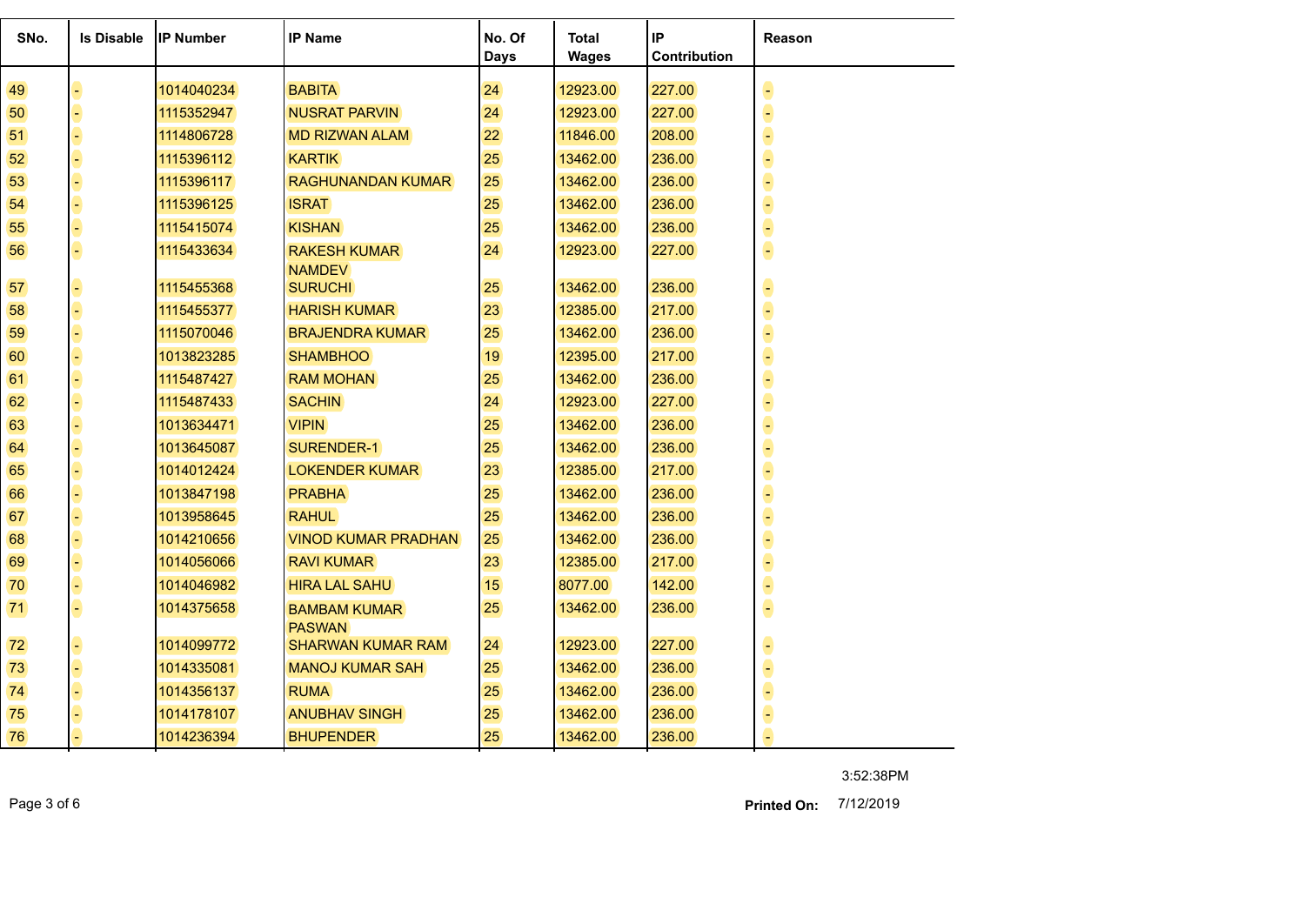| SNo. | <b>Is Disable</b> | <b>IP Number</b> | <b>IP Name</b>            | No. Of<br><b>Days</b> | <b>Total</b><br><b>Wages</b> | IP<br>Contribution | Reason |
|------|-------------------|------------------|---------------------------|-----------------------|------------------------------|--------------------|--------|
| 77   |                   | 1014193451       | <b>ONKAR KUMAR PASWAN</b> | 13                    | 7000.00                      | 123.00             |        |
| 78   |                   | 1014178106       | <b>MUKESH KUMAR GUPTA</b> | 25                    | 13462.00                     | 236.00             |        |
| 79   |                   | 1115487421       | <b>YOGESH</b>             | 25                    | 13462.00                     | 236.00             |        |
| 80   |                   | 1014344969       | <b>SUMIT</b>              | 25                    | 13462.00                     | 236.00             |        |
| 81   |                   | 1013634345       | SONU kumar gupta          | 25                    | 16310.00                     | 286.00             |        |
| 82   |                   | 1014245211       | <b>SANJAY KUMAR</b>       | 24                    | 12923.00                     | 227.00             |        |
| 83   |                   | 1014115976       | <b>RINKY II</b>           | 24                    | 12923.00                     | 227.00             |        |
| 84   |                   | 1014254513       | POOJA KUMARI              | 25                    | 13462.00                     | 236.00             |        |
| 85   |                   | 1014160318       | <b>BABITA</b>             | 25                    | 13462.00                     | 236.00             |        |
| 86   |                   | 2013796494       | <b>MOHINI</b>             | 23                    | 12385.00                     | 217.00             |        |
| 87   |                   | 1013634472       | <b>CHANDER PAL</b>        | 23                    | 12385.00                     | 217.00             |        |
| 88   |                   | 1115507063       | <b>RINKI</b>              | 21                    | 11308.00                     | 198.00             |        |
| 89   |                   | 1115507078       | <b>RUBI CHAUBE</b>        | 24                    | 12923.00                     | 227.00             |        |
| 90   |                   | 1115507018       | <b>MANOHAR PASWAN</b>     | 25                    | 13462.00                     | 236.00             |        |
| 91   |                   | 1115528771       | <b>SUSHILA</b>            | 24                    | 12923.00                     | 227.00             |        |
| 92   |                   | 1115523767       | <b>NEERAJ KUMAR</b>       | 25                    | 13462.00                     | 236.00             |        |
| 93   |                   | 1115523795       | <b>RANJIT KUMAR</b>       | 9                     | 4846.00                      | 85.00              |        |
| 94   |                   | 1115523777       | <b>NIKHIL KUMAR ANAND</b> | 24                    | 12923.00                     | 227.00             |        |
| 95   |                   | 1115523790       | <b>AMIT KUMAR</b>         | 25                    | 13462.00                     | 236.00             |        |
| 96   |                   | 1115523799       | <b>SAWAN PASWAN</b>       | 20                    | 10769.00                     | 189.00             |        |
| 97   |                   | 1115523771       | <b>PHULBABU KUMAR</b>     | 8                     | 4308.00                      | 76.00              |        |
| 98   |                   | 1115543462       | <b>SUNIL</b>              | 25                    | 13462.00                     | 236.00             |        |
| 99   |                   | 1115543478       | <b>KAILASH PASWAN</b>     | 25                    | 13462.00                     | 236.00             |        |
| 100  |                   | 1115543485       | <b>NIPU DEVI</b>          | 25                    | 13462.00                     | 236.00             |        |
| 101  |                   | 1115543500       | <b>MILAN CHELL</b>        | 24                    | 12923.00                     | 227.00             |        |
| 102  |                   | 1115543534       | <b>RAJESH KUMAR</b>       | 24                    | 12923.00                     | 227.00             |        |
| 103  |                   | 1115543576       | <b>MO NADEEM</b>          | 25                    | 13462.00                     | 236.00             |        |
| 104  |                   | 1115543591       | <b>ABHISHEK KUMAR</b>     | 24                    | 12923.00                     | 227.00             |        |
| 105  |                   | 1115543611       | <b>GITA KUMARI</b>        | 24                    | 12923.00                     | 227.00             |        |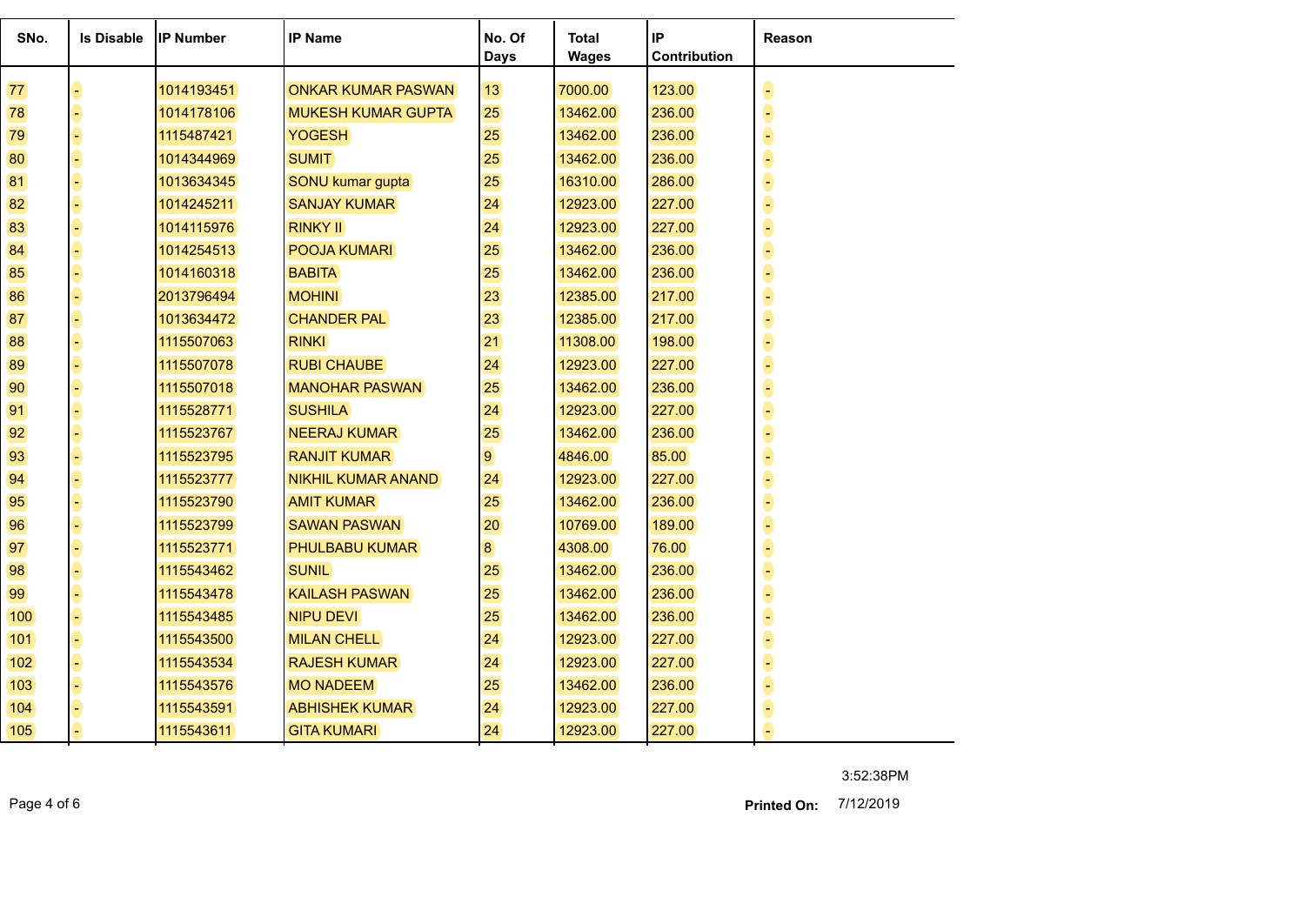| SNo. | <b>Is Disable</b> | <b>IP Number</b> | <b>IP Name</b>         | No. Of         | <b>Total</b> | IP           | Reason       |
|------|-------------------|------------------|------------------------|----------------|--------------|--------------|--------------|
|      |                   |                  |                        | <b>Days</b>    | <b>Wages</b> | Contribution |              |
|      |                   |                  |                        |                |              |              |              |
| 106  |                   | 1115543625       | <b>URMILA</b>          | 25             | 13462.00     | 236.00       |              |
| 107  |                   | 1115543652       | PREM CHAND             | 25             | 13462.00     | 236.00       |              |
| 108  |                   | 1115543667       | <b>VISHAL KUMAR</b>    | 24             | 12923.00     | 227.00       |              |
| 109  | $\overline{a}$    | 1115543687       | <b>SADHANA</b>         | 25             | 13462.00     | 236.00       |              |
| 110  | $\blacksquare$    | 1115543747       | <b>PARDEEP</b>         | 24             | 12923.00     | 227.00       |              |
| 111  |                   | 1115561313       | <b>SUNIL</b>           | 20             | 10769.00     | 189.00       |              |
| 112  | $\overline{a}$    | 1115561340       | <b>MUINUDDEEN</b>      | 19             | 10231.00     | 180.00       |              |
| 113  | $\overline{a}$    | 1115561351       | SHALU                  | 16             | 8615.00      | 151.00       |              |
| 114  |                   | 1115561358       | <b>RAJESH</b>          | 9              | 4846.00      | 85.00        |              |
| 115  | $\overline{a}$    | 1115561362       | <b>RAHUL KUMAR</b>     | 8              | 4308.00      | 76.00        |              |
| 116  | $\overline{a}$    | 1115561370       | <b>ASHOK SHARMA</b>    | 19             | 10231.00     | 180.00       |              |
| 117  |                   | 1115561375       | PINTU GAUTAM           | 18             | 9692.00      | 170.00       |              |
| 118  | $\overline{a}$    | 1115561384       | <b>SUMAN</b>           | 17             | 9154.00      | 161.00       |              |
| 119  | $\blacksquare$    | 1115561389       | <b>RAJESH KUMAR</b>    | 13             | 7000.00      | 123.00       |              |
| 120  |                   | 1115561397       | <b>MD SALMAN</b>       | $\overline{7}$ | 3769.00      | 66.00        |              |
| 121  | $\overline{a}$    | 1115561404       | ABHIRAJ KUMAR          | 18             | 9692.00      | 170.00       |              |
| 122  | $\overline{a}$    | 1115561412       | RAM ROOP               | 10             | 5385.00      | 95.00        |              |
| 123  |                   | 1115561424       | <b>DEEPAK BHILWARA</b> | 18             | 9692.00      | 170.00       |              |
| 124  | $\overline{a}$    | 1115543719       | <b>RANI KASHYAP</b>    | 24             | 12923.00     | 227.00       |              |
| 125  | $\overline{a}$    | 1115543734       | <b>ASHISH KUMAR</b>    | 25             | 13462.00     | 236.00       |              |
| 126  |                   | 1014262708       | <b>VIKRAM SINGH</b>    | 0              | 0.00         | 0.00         | Left Service |
| 127  | $\blacksquare$    | 1013958649       | RAJ KUMAR YADAV        | 0              | 0.00         | 0.00         | Left Service |
| 128  |                   | 1014290570       | <b>PRAVESH</b>         | 0              | 0.00         | 0.00         | Left Service |
| 129  | $\overline{a}$    | 1014031059       | <b>VINOD</b>           | 0              | 0.00         | 0.00         | Left Service |
| 130  | $\blacksquare$    | 1115433630       | RAJA PANDIT            | 0              | 0.00         | 0.00         | Left Service |
| 131  | $\overline{a}$    | 1115528258       | <b>WIPIN KUMAR</b>     | 0              | 0.00         | 0.00         | Left Service |
| 132  |                   | 1115507025       | <b>MANOJ KUMAR</b>     | 0              | 0.00         | 0.00         | Left Service |
| 133  |                   | 1115455374       | <b>VIKASH</b>          | 0              | 0.00         | 0.00         | Left Service |
| 134  |                   | 1115487417       | CHANDAN                | 0              | 0.00         | 0.00         | Left Service |